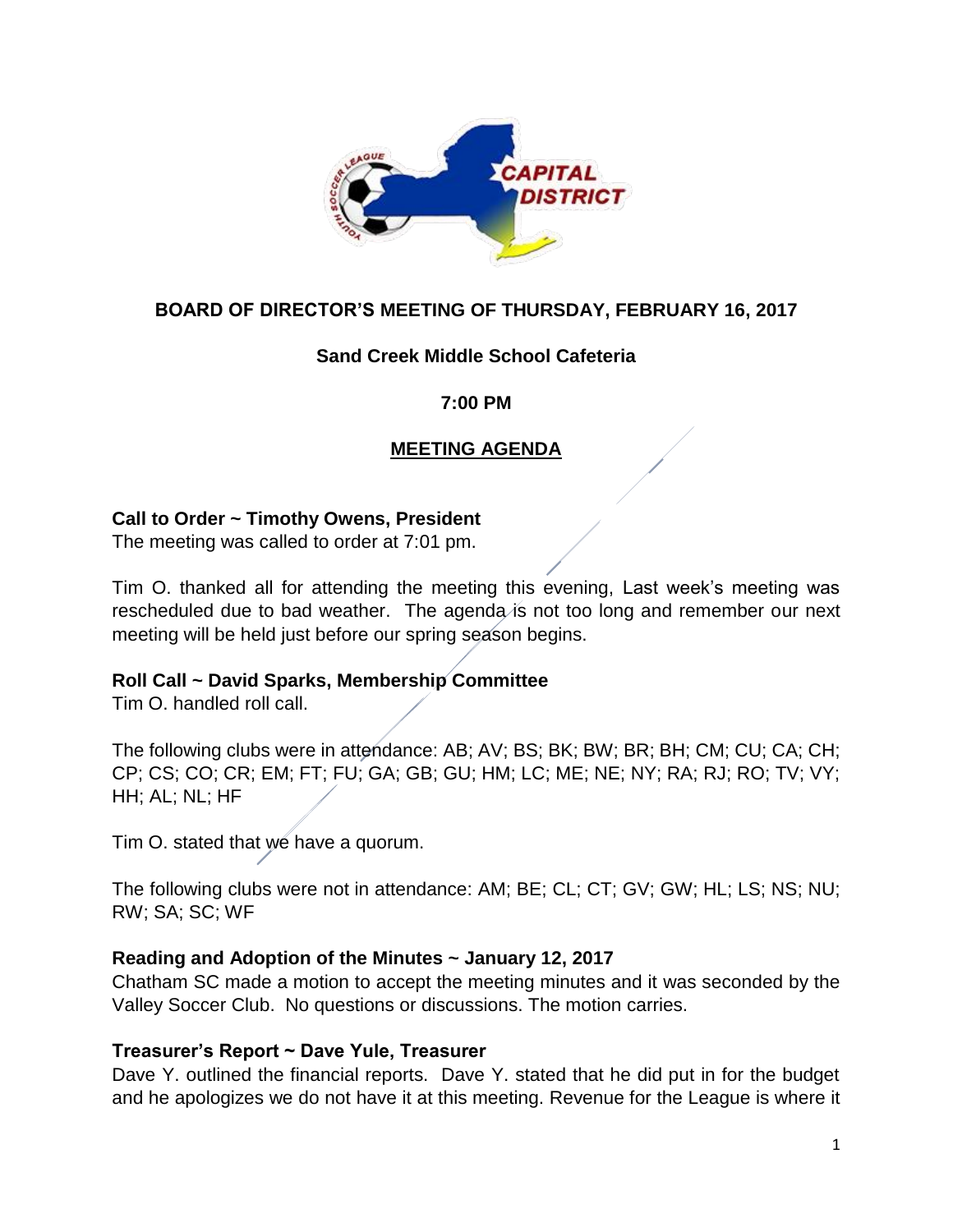was expected, however this is the time when the League was gets busy and bills need to be paid. Any questions, please email Dave Y. New York Elite FC made a motion to accept the financial report and it was seconded by the Albany Soccer Club. There were no questions or discussions. A vote was taken and the motion carries.

#### **Communications ~ Mr. Richard Christiano, President, ENYYSA**

Tim O. stated it was his pleasure to re-introduce the president of the ENYYSA, Mr. Richard Christiano. Richie stated he had a good trip and he had e-mail from Steve Padetz, coordinator of State Cup. They are looking for a team to register from the Boys U14 and U15 teams and the Girls U17 and U18 teams. The normal fee has been reduced to \$175 per team. If any teams are interested, please e-mail him the first thing in the morning as this will be a first come first serve offer.

Topic: Goal post size – ENYYSA says use what you have. There are no soccer police out there measuring and they, ENYYSA, will not accept any protests against the goal posts. Tim Bradbury is rewriting the manuals for youth currently. The player passes will eventually become digital passes. Since he has been president, all has been reduced and/or held that way in price and they plan on keeping it that way but he does not know about the federation. They, the federation, are trying to mandate that every player will get a FIFA number, kind of like a social security number and they aren't sure how to do that but we should hear more from them in the next six months.

Reaction from CDYSL about the offer for State Cup enrollment:

- 1. Boys U18 Albany Soccer Club team just took the spot as soon as they heard it was open. The Cup is a play where there is a round minimum of 3 full length games, the winner advances, or a wild card depending on the teams in the groups. You can expect at least one home game, possibly more if you get lucky in the draw. CDYSL encourages all Clubs to push these games as the numbers are declining and we really need to support these games. They are holding off on the draw on the ENYYSA website, until they can fill these spots. There are all the details about the game on the ENYYSA website. Rosters are frozen next Friday, 24<sup>th</sup> of February for the State Open Cup.
- 2. Goal sizes, Tim O. stated, we went round and round last meeting and Tim stated we tabled it for today. With the report from ENYYSA, all is cleared up with the exception that at last meeting a vote was held for U12 and U14 goal sizes of 6 x 18 to be eliminated for the 7 x 21. Tim O. called for a recommendation from a committee chair to suspend the goal sizes to accommodate everyone. Whatever goals you have, use until they try to change it. Paul B., Chair of the Games Committee made the recommendation to suspend the goal sizes of 7 x 21 for this year depending on what USSF comes up with a final decision. The rule is suspended.

# **Comments from the Floor**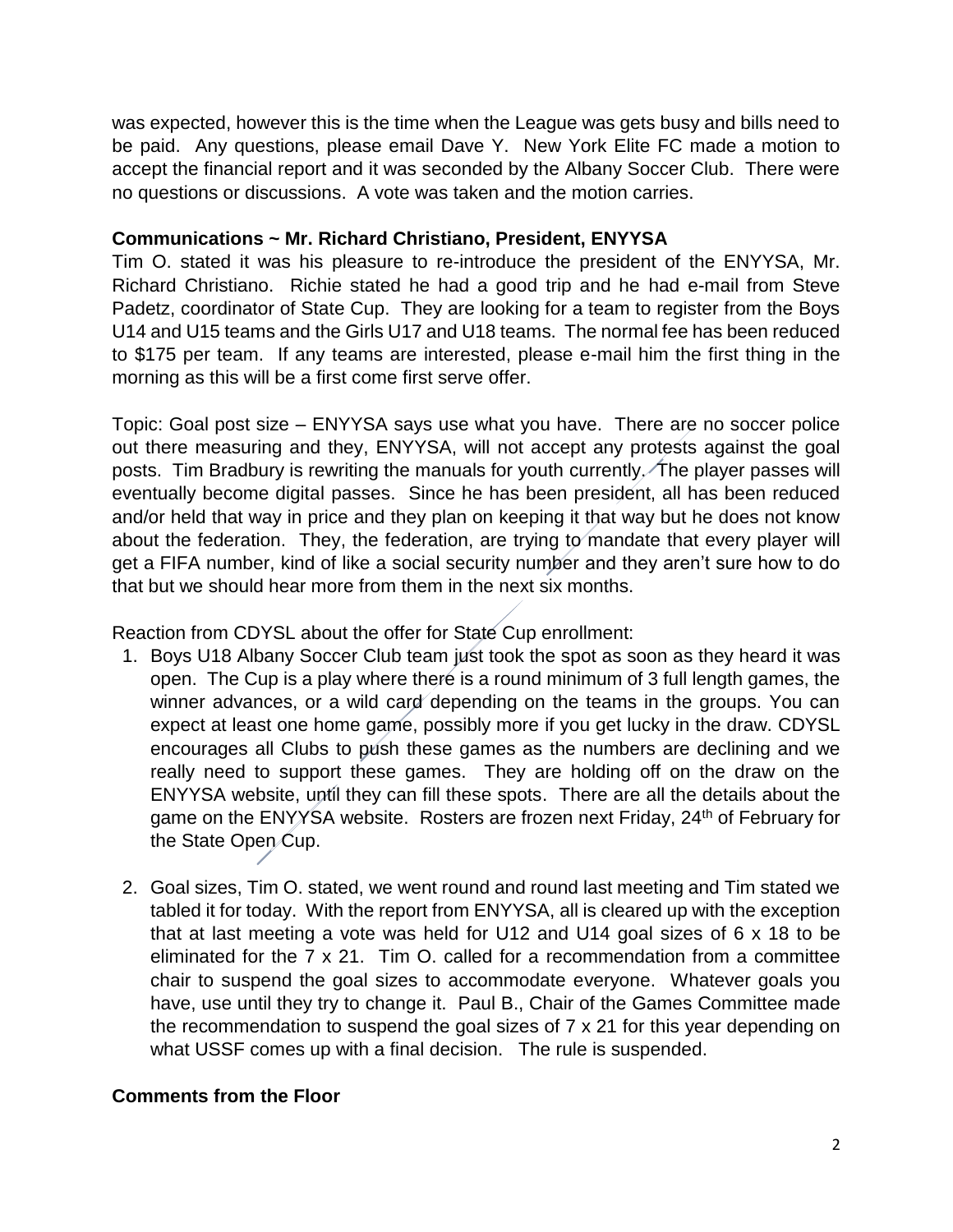FC Empire asked if a player is to leave another club and the club is putting a fee on the player leaving to go to another club, is that allowed. Does CDYSL leave it to the club on their own or do they access the fees. Tim O. stated that CDYSL chooses not to interfere in any Club's finances and how they structure the fees in their club. The League will only get involved if asked to get involved. CDYSL will insert itself into the day to day activities only when asked for assistance.

ANNOUNCEMENT: Afrim's Sports will host a 3v3 tournament for the family from the Rotterdam United Soccer Club whose parents were killed in a car crash recently. There are flyers available. The tournament will be held on Monday, which is President's Day.

# **Reports of Officers and Standing Committees**

# **Standing Committee Reports:**

## **1. Rules ~ Scott Swere (Goal Sizes)**

Scott was here earlier but his wife had surgery so please keep his family in our thoughts. He stated that we already covered the goal sizes.

# **2. Registrations ~ Tammy Kishbaugh (Updates)**

Registration doing pretty well but with your help we need to keep the registrations from coming in top heavy when there are deadlines. Try not to wait until there is a deadline when the items are due and do it earlier. It would help alleviate the pressure.

#### **3. Games ~ Paul Bascomb (Winter Futsal, Spring League, U19/20)**

Paul reported that winter futsal is going well. Last weekend games were cancelled due to weather and we will try to have a make-up date on March 19<sup>th</sup>. All Spring team commitments that need to withdraw, need to do so before the February  $24<sup>th</sup>$ . Registrations are due no later than the February  $28<sup>th</sup>$  without a fee.

Players and Registrars had a referee meeting last evening so all is told there needs to be rosters and passes if you don't have them, there is no play. Even the older referees will abide by it.

There were a couple coaches who had no idea about rescheduling games, time frame, deadlines and procedures, etc. Please get your coaches in your club and teach them the ins and outs of the game and how the time frame works and what is needed. Especially your new coaches, they need to know the time frame, procedures, and more before they start the season.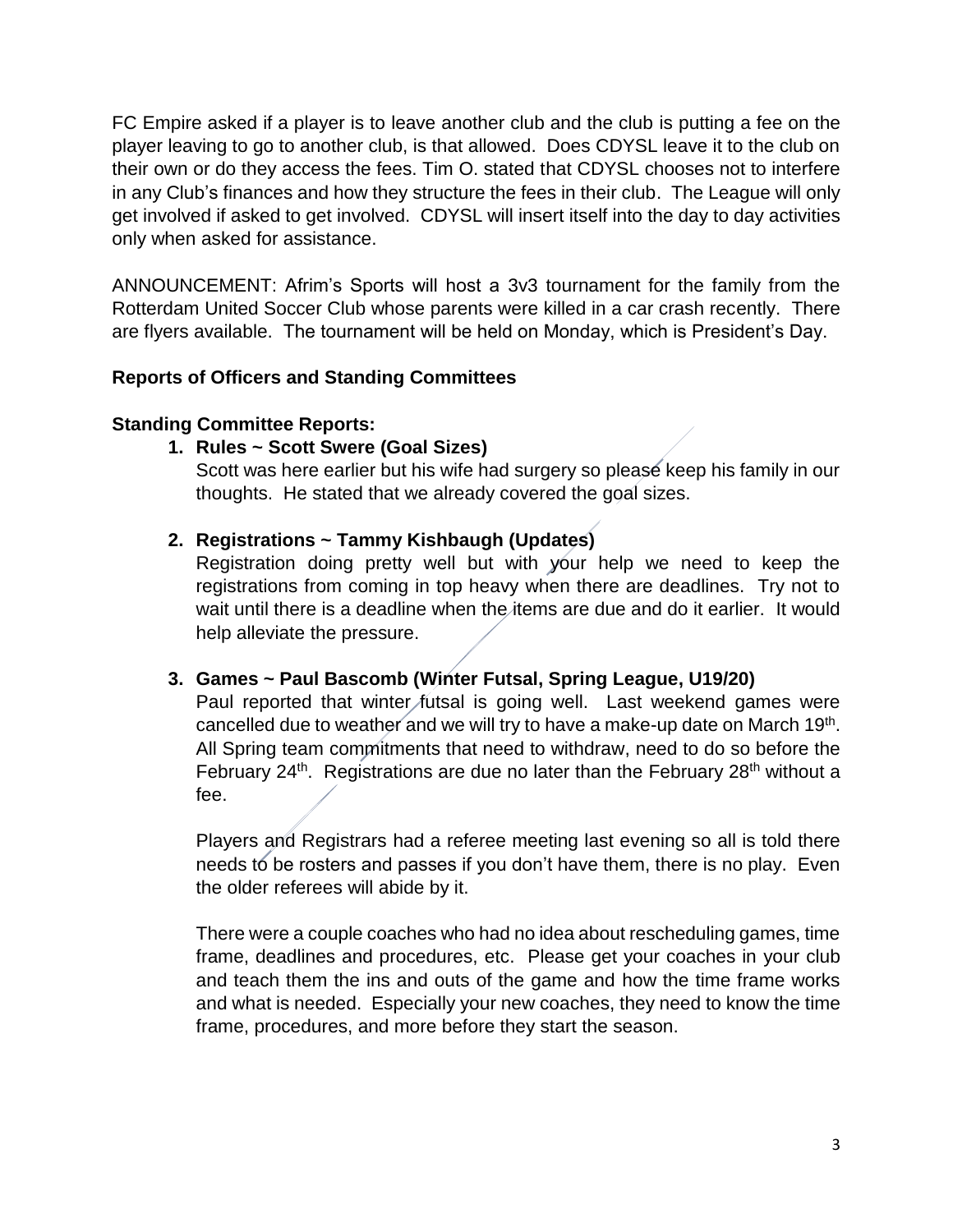The mandatory Coaches' workshop will be on March 11<sup>th</sup>. All new coaches should attend this to get the information you will need on how the season works and how to operate rescheduling, scores, etc.

#### **4. Finance ~ David Sparks**

No reports

#### **5. Executive ~ Timothy Owens**

Received 446 spring team commitments for league play. As you know by next Friday February 24<sup>th</sup>, any team that wishes to withdraw should do so by then. We have had 26 teams withdraw as of today. Something we mentioned at the last meeting was that if you know of a team within your club that is short numbers to contact the league office so we can pair that team with another club's team in the same age bracket. So rather than withdraw, we can try to match you with another club.

Reminder - All team commitments – there is a preliminary placement based on what your coaches submitted to the league and then there is a period for your team to put in an appeal, which is about a week or so later, a meeting is held for the appeals and the placements are rearranged based on the appeals decisions. This happens from U08 – U19/20 and then final placements are announced. Those brackets have been built so there is a need to follow time lines. It takes a lot time to build this, all are volunteers and it is not fair that a couple of teams or coaches to approach the league after the final placements to say, we can't play there, we need to be moved because we can't compete in that bracket. Make the decision now, you have been given almost 4 weeks' notice, please do not threaten to pull the team and bust the bracket. We have had clubs do that in the past week and we want you to know the effort and amount of time put into trying to get this work done and the procedure on how it is handled.

Tim O. announced that there are 7 clubs who are not in good standings. Names were read and asked to contact the League Office to resolve the situation sooner than later. For the record the clubs are:

Bethlehem Soccer Club, Brunswick Soccer Club, Cooperstown Soccer Club, Lansingburgh Soccer Club, Latham Circle Soccer Club, Rip Van Winkle Soccer Club and the Saratoga Wilton Soccer Club.

Tim O. stated that we received an e-mail from ENYYSA from their risk management committee chair and director and it is regarding soccer goals. It was sent out to all clubs and Tim O. read the handout letter. Tim O. deferred this topic to Richie C. of ENYYSA. Richie stated that this came from their insurance company and it was sent out to the leagues before it was really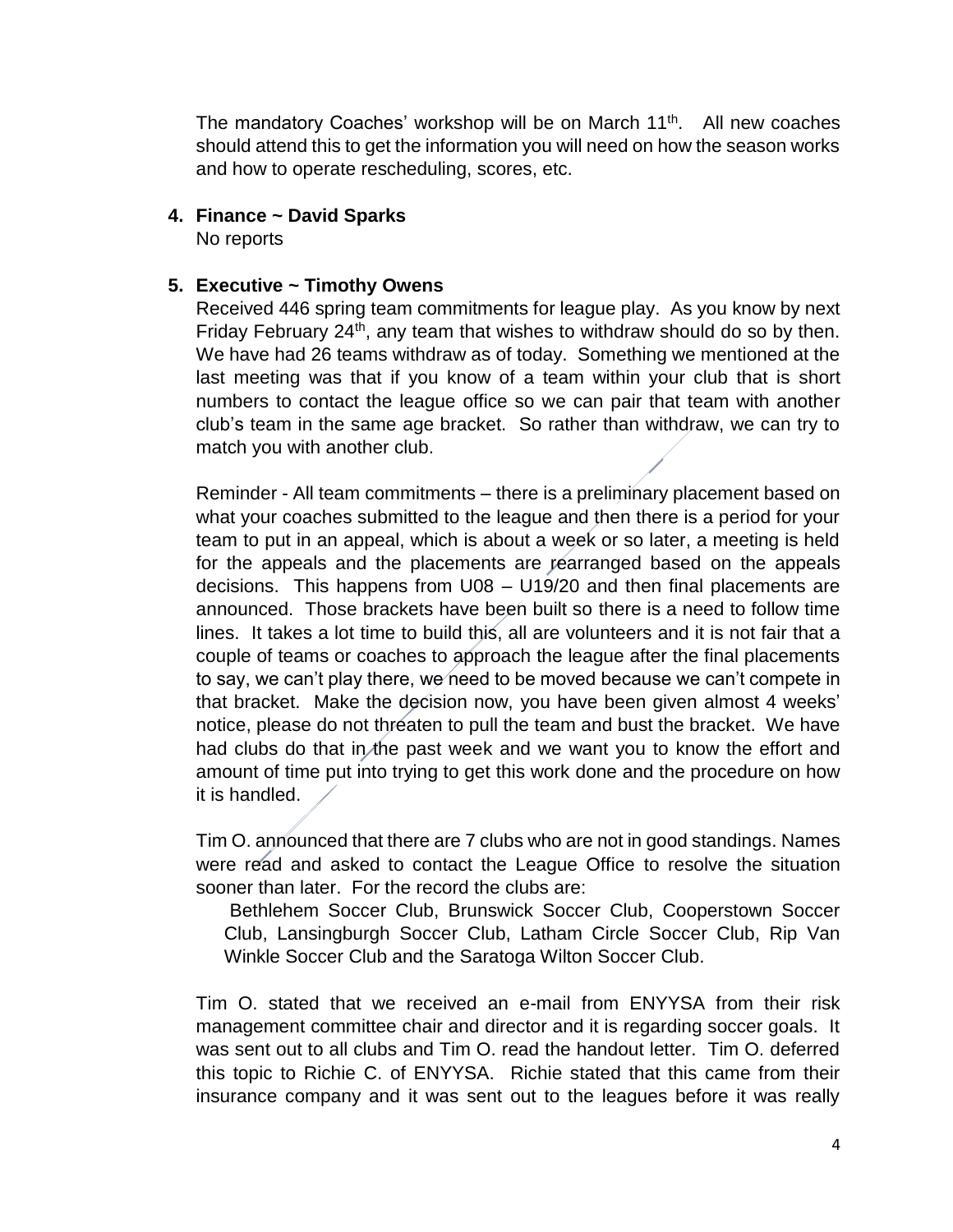discussed. Richie stated that the ones you donate them to will be asking why you are donating the goals and he stated that they more want to remind clubs to lock up your goals when they are not in use because you are always liable for them. He stated there was one case where a coach was taking down the goals and asked a player to help him. The player was hit on the head and sued. It just so happened the coach was the player's father and the mother was the lawyer who sued because of the accident. This was a huge lawsuit and Richie wants to remind all to lock up your goals to prevent any injuries. Tim O. stated that the goals are out in public domain or on your private field but you are still liable even if they aren't in immediate use. You will need to have them properly anchored. Paul stated that the referees are told that if the goals are not properly anchored, the games will not begin. This is important for all to remember as this can be a huge insurance claim.

#### **6. Membership ~ Dave Sparks**

There is no report on this matter.

## **7. Zero Tolerance/Appeals/Arbitration ~ Timothy Owens**

Tim O. stated that our appeals chair was Caryn Hamilton and she has agreed to stay on as the chair for another year. Tim O. stated that he also drafted a letter to our Zero Tolerance Committee Chairperson and the Arbitration Chairperson thanking them for the numbers of years of service and for serving in that capacity. We have replaced the Zero Tolerance Committee Chair with Prince Knight from the New Scotland Soccer Club. The Arbitration Committee Chair will remain vacant at this time pending the work that we are doing on the structure of the rules and regulations. It is his hope that we all just get along and we won't need an urgent need to require the immediate use of our Zero Tolerance Committee or Appeals or Arbitration committees. Ultimately, let the kids play and that is where we are at.

# **No Reports ~ Nominations, Risk Management**

#### **Programs**

# **Coaching Education ~ Roy Pfeil, Second Vice President**

Roy stated that we have been doing these F license add on modules and they aren't sure when they dry up on having to offer so many. We keep getting them and they keep filling up. We did one in Colonie on February 8<sup>th</sup> and we do have a course coming up on March  $11<sup>th</sup>$ . The first class on that date is now full and we just opened another class the same day but a different time. We will also have an E license course coming up at the Sportsplex on the last weekend of April. It is going to be done in one weekend and it is an 18-hour course. More information on that will come out as soon as the registrations opens. We have had coaches attend these courses from all over the place including the city and Buffalo.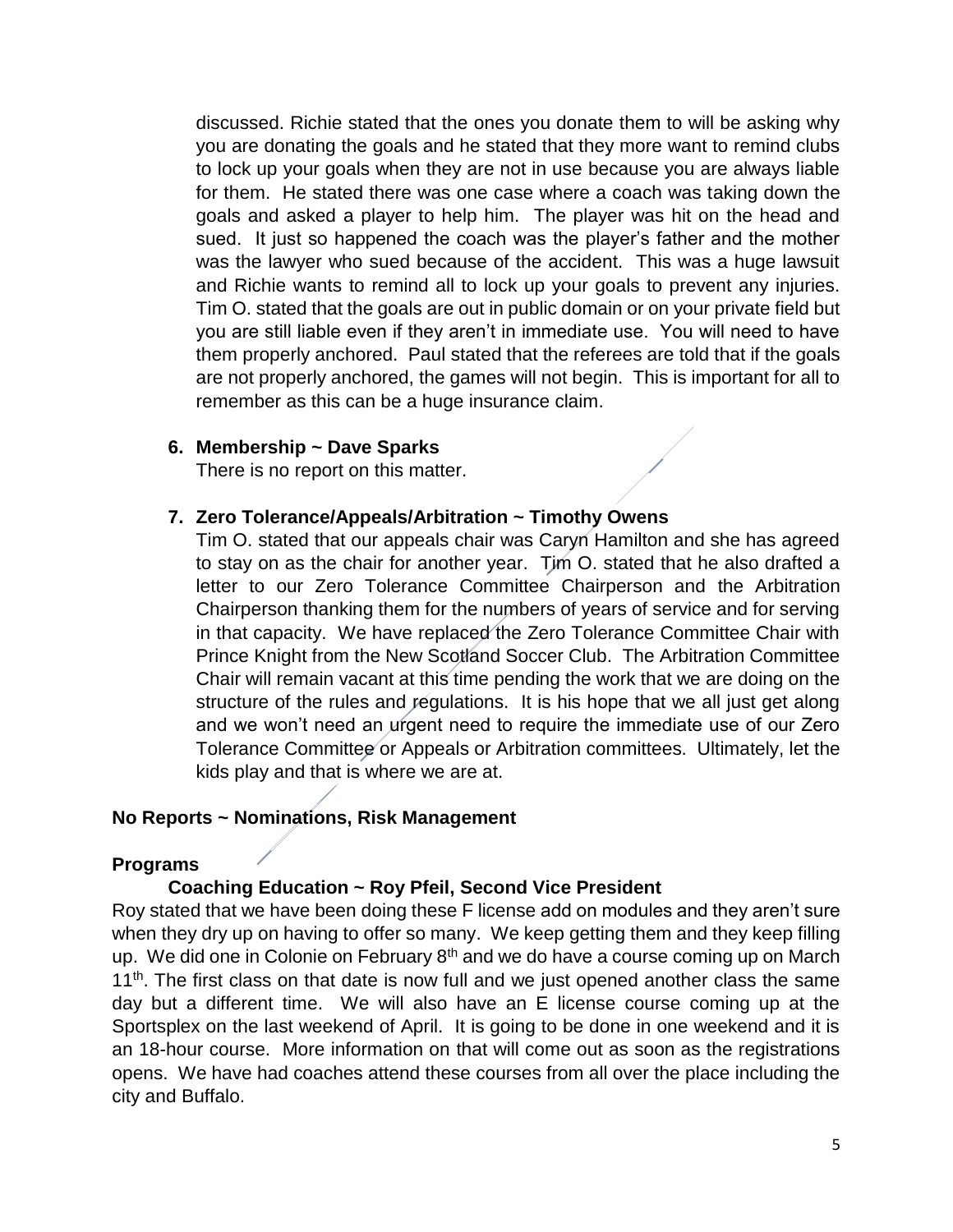## **ODP Program (follow-up) ~ Roy Pfeil**

Training has started and it has been regionalized. We have players from the Bronx to Plattsburgh. The idea with ODP is not just to have tryouts and if you miss them, we will see you next year. The idea is to find the best players. We did have a lot of conflicts so we sent some broadcasts out and did some more evaluations over the last several weeks and we have had over 40 qualified good players that have approached either myself or Richie Cienzo and have indicated they had a conflict. Some say it has been diluted by the PDA (player development academy), he doesn't know the exact number, maybe 20% of the players that are on the various national teams have come from Region 1 and when you got to the Region I ID camp the play is very, very good. At the state level, he only saw the upstate kids, they trained in Queensbury and down in Poughkeepsie area so kids go to the site most convenient for them. That is a lot different than the good old days, where you would travel to Long Island, Flushings, etc. during a school night so now it is regionalized. That is a big step. Bottom line is we have to administratively come up with a better plan for assessing the kids and getting the kids to tryout that is a convenient nonconflicting time for them. Any ideas, please reach out to Roy. Understand that ODP is a weakened sister, like he said he believes 20% make the national teams from Region I. We have kids from this area who were very successful. Check out the ENYYSA website for more information.

The workshop is coming up has a good line up. There will be information sent out in regards to the schedule and some of that information is now up on the CDYSL website. Broadcasts will be going out, parents, kids, coaches, all are welcome. We are starting an hour earlier but ending at 1 pm except the coach courses mentioned above.

Richie C. stated they put in a bid for the Girls Academy but they didn't get it but they will continue to try. They said they may get it next year.

Richie stated that what CDYSL has and he believes that US Club has some programs a little better than ours and US Youth knows it and he will have a meeting with clubs from every area to discuss this topic. If he can get a few clubs to make it better, Richie would like to know. He gave the answers as an example of the rules and with US Youth has too many boundaries. He is putting together a meeting with the vice president of US Youth and Steve Padetz is working with Connecticut, Massachusetts and Rhode Island with some cross over games so we are trying to get things together. If there are two to three clubs from our area who want to get together, please let him know and reach out to him. He would love more involvement.

Tim O. thanked Roy for his resolve. He stated Roy did a great job on the regionalization and he feels it is here to stay and Roy had a large part in making this happen for us up here. There are still players who are very good and this program would be beneficial to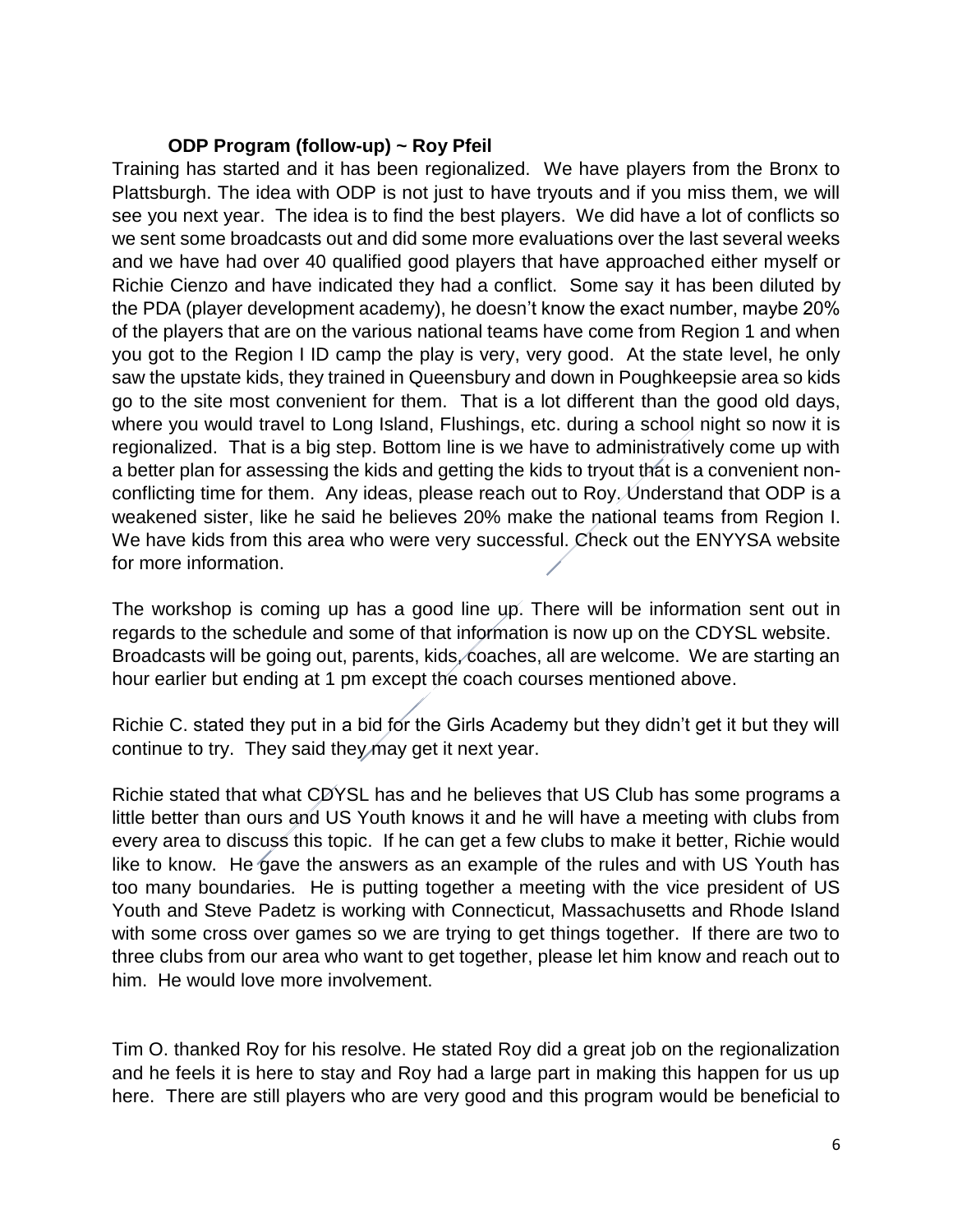them. Let's not make it cost prohibitive and that being a reason why a player decided not to participate in ODP. We know there is a fee involved, travel is involved and a huge commitment every Monday to travel to Queensbury or Poughkeepsie but it is absolutely worth it. Roy stated that there are a bunch of kids where their coach has said, you need to make the decision to play on ODP or for this team. A player should not have to decide on this and should be able to do both. Tim O. reminded all that Monday nights we have typically been reserving them for ODP play so that anyone who wants to participate in ODP has that opportunity. We say this so clubs and teams will try not to schedule a lot of their trainings on Monday nights to force a kid to choose to play on a club team or try to make ODP work for them. You will notice that all leagues also honor this method.

# **Exceptional Seniors Showcase**

Nothing was reported on this topic at this meeting.

## **TOP Soccer**

Nothing was reported on this topic at this meeting.

#### **Unfinished Business**

## **ENY ~ State Cup/Arch Cup/Premier League participation**

We have gone through this, there are still 4 openings. They need one U14 and 15 boys team and one U17 and 18 girls team.

#### **New Business:**

On the U19/U20 age group we announced a few months ago that we will accommodate this age group due to the birth year change. Those players who were at the 1997 or 1998 age group, almost got launched from a U18 to out of the program. We are trying to grandfather that age group in so these players can play one more year. We are thinking that we will still take the players who were born in late 1997, August 1 through December 31, 1997. We are going to work with the administrator of ENYYSA to figure this one out through the registration program. We also want to say U20 it doesn't mean anybody in 1997 qualifies. It would be the grandfather. We will work this out so these players can play. It was asked that if we come back and say no to the U20 age group, will these teams get penalized in getting their monies back after the last day to withdraw date and Tim O. stated that we are looking to get these kids to play so that won't happen. Tim O. asks the members to go back to your club and reassure the coaches of these teams that they will be able to play in our league. Anything outside of our league is a grey area and you need to follow the rules of those programs.

Tim O. outlined a few upcoming important dates such as:

Friday, February  $24<sup>th</sup>$  is the deadline for team commitment withdraws without a penalty. February  $28<sup>th</sup>$  is the deadline for full teams to be in the office in regards to registrations without receiving a penalty fine.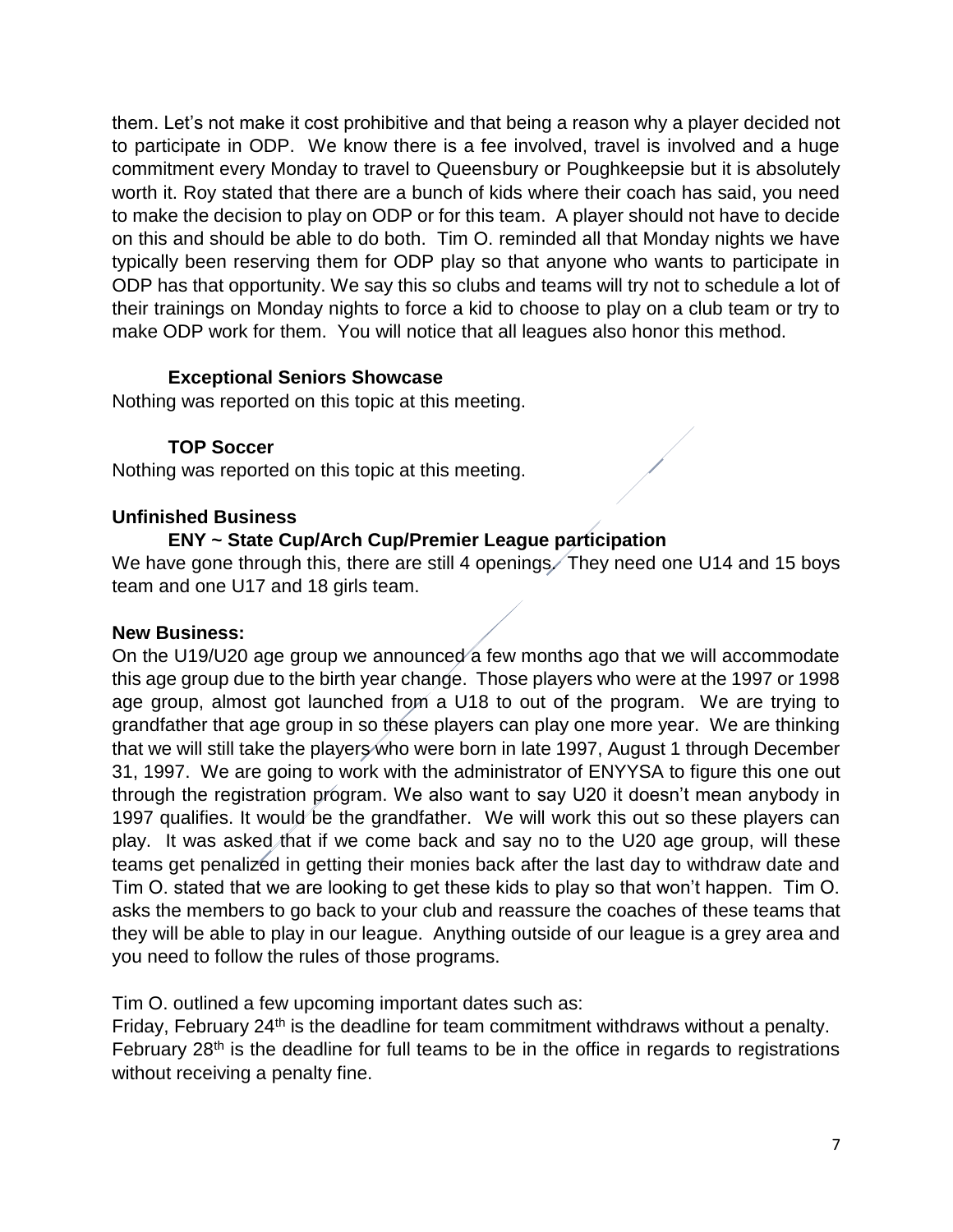The goal sizes we suspended the rule so U10 can use goals 6 x 18, U12 can use 7 x 12 or 6 x 18, but both goal sizes must match.

If players don't have an official player pass and listed on an official roster, they cannot play. Please do not call the league the day before opening day to ask about it, you have plenty of time right now to get that work into the office so it can be processed before the first game. Italo added that even though the February  $28<sup>th</sup>$  is a deadline date, you can still **add** players during the season.

# **Meeting Adjournment:**

Pat Dowse made a motion to adjourn the meeting and Brunswick Soccer Club seconded that motion. A vote was taken and all were in favor so the meeting was adjourned at 8:16 pm.

Respectfully submitted by:

Pat Dowse **Secretary** 

And

Tammy Kishbaugh Recording Secretary

# **CALENDAR ANNOUNCEMENTS:**

**MEETINGS: Executive Committee Meetings (2017): Mar. 2nd, Apr. 6th, May 4th, Jun. 1st . Board of Director's Meetings (2017): Apr. 13th, Jun. 8th .**

**SPECIAL EVENTS: CDYSL Mini-Workshop: Saturday, March 11, 2017 CDYSL Spring League Opening Day: Sunday, April 23, 2017 CDYSL Empire Cup: June 24-25, 2017 CDYSL Annual General Meeting: August 13, 2017**

*CDYSL Constitution, Article II: CDYSL Purpose*

- **a. To teach the game of soccer to the youth of our community.**
- **b. To operate a youth soccer league to help in developing the character of the youth for our community.**